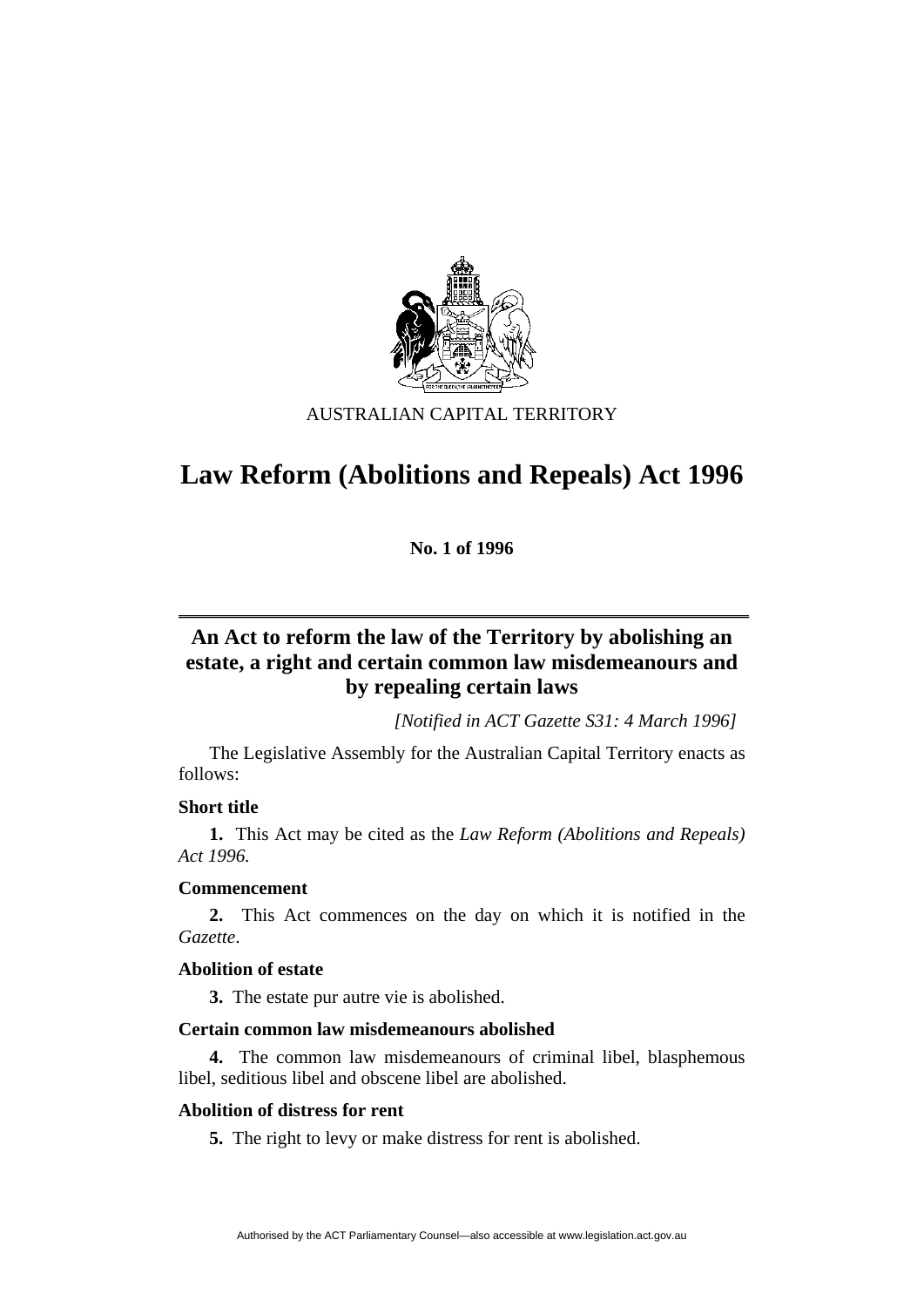#### **Repeal of Acts**

**6.** The Acts and provisions specified in the Schedule are repealed.

#### **SCHEDULE** Section 6

#### **REPEAL**

#### PART I—IMPERIAL ACTS AND PROVISIONS

| $(1285)$ 13 Edw. 1 c. 22       |
|--------------------------------|
| $(1575)$ 18 Eliz. 1 c. 5       |
| $(1623)$ 21 Jas. 1 c. 16, s. 6 |

#### PART II—TERRITORY ACTS AND PROVISIONS

*Acts Revision Act 1937 Acts Revision Act 1938 Acts Revision Act 1959 Acts Revision Act 1977 Acts Revision Act 1978 Acts Revision (Administrative Arrangements) Act 1976 Acts Revision (Administrative Arrangements) Act 1977 Acts Revision (Administrative Arrangements) Act 1978 Acts Revision (Age of Majority) Act 1974 Acts Revision (Decimal Currency) Act 1966 Acts Revision (Decimal Currency) Act 1967 Acts Revision (Health Commission) Act 1975 Acts Revision (Metric Conversion) Act 1977 Acts Revision (Penalties) Act 1979 Acts Revision (Remuneration) Act 1976*  Ancient Lights Declaratory Act 1904 of the State of New South Wales in its application in the Territory Crown Lands Act 1884 of the State of New South Wales in its application in the **Territory** *Egg Industry Act 1975 Egg Industry (Amendment) Act 1979 Egg Industry (Amendment) Act 1982 Imperial Acts (Substituted Provisions) Act 1986,* Schedule 2, Parts 1, 2, 9, 13, 16 and 20 *Landlord and Tenant Act 1949*, section 40 *Leases (Wreck Bay Aboriginal Housing Company Limited) Act 1977 Police Offences Act 1930 Police Offences Act 1934 Police Offences Act 1937 Police Offences Act 1939 Police Offences Act (No. 2) 1939 Police Offences Act 1948 Police Offences Act 1953 Police Offences Act 1961 Police Offences Act 1967 Police Offences Act 1970*